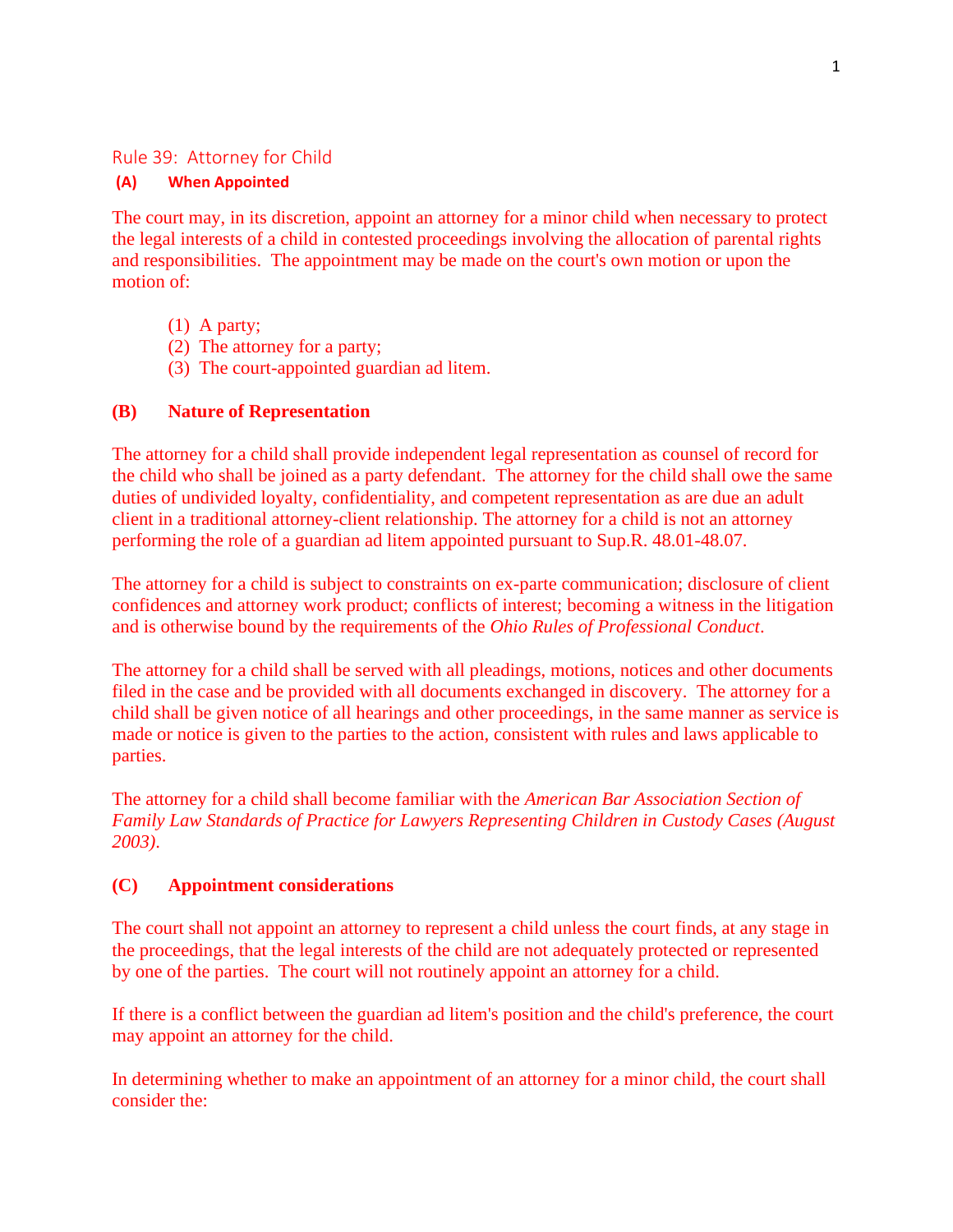- (1) Nature and adequacy of the evidence to be presented by the parties and the availability of other methods of obtaining information, including social service organizations, guardians ad litem, and evaluations by mental health professionals;
- (2) Whether the child's attorney would be likely to provide the court with relevant evidence not otherwise readily available or likely to be presented;
- (3) The age and maturity of the child and whether the child is of sufficient reasoning ability to express wishes and desires;
- (4) Whether the child is competent to direct the terms of the representation;
- (5) Available resources for payment.

The court may consider the following factors:

- (1) Whether the issues of allocation of parental rights and parenting time are highly contested or protracted;
- (2) Whether the child is subjected to stress as a result of the dispute that might be alleviated by the intervention of counsel representing the child;
- (3) Whether the dispute involves allegations of physical, emotional, or sexual abuse or neglect of the child;
- (4) Whether the best interest of the child appears to require independent representation;
- (5) Whether the appointment would be helpful in resolving the issues of the case.

## **(D) Limited Scope of Appointment**

The court may appoint an attorney for a child to address a specific issue or issues.

## **(E) Reappointment**

The court will consider reappointing the same attorney for a specific child in any subsequent proceeding determining the best interest of the child.

## **(F) Eligibility to Serve**

The Court maintains a public list of attorneys approved to represent a child.

To qualify to serve, an attorney must:

- (1) Be licensed, in good standing, by the Supreme Court of Ohio;
- (2) Be on the court's approved list of guardians ad litem; and
- (3) Maintain appropriate malpractice insurance.

## **(G) Appointments**

The court will make appointments so as to ensure an equitable distribution of workload among the attorneys on the approved list. Equitable distribution means a system through which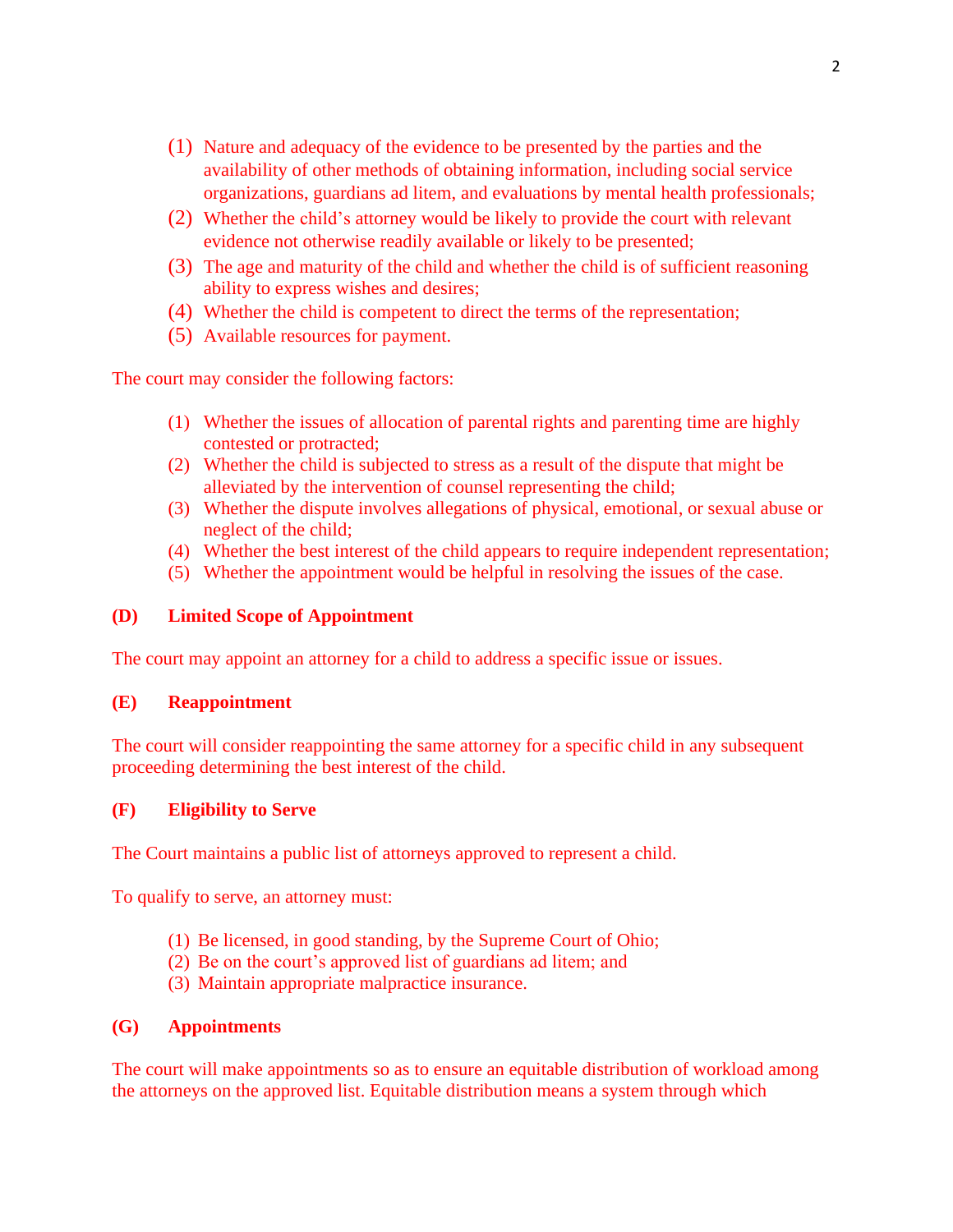appointments are made in an objectively rational, fair, neutral, and nondiscriminatory manner and are widely distributed among substantially all persons from the list maintained by the court.

The court may consider the complexity of the issues, parties, counsel, and the children involved, as well as the experience, expertise and demeanor of the available attorneys, including language, culture, and the special needs of a child in the following areas:

- (1) Child abuse;
- (2) Domestic violence;
- (3) Drug abuse of a parent or the child;
- (4) Mental health issues of a parent or the child;
- (5) Particular medical issues of the child;
- (6) Educational issues.

# **(I) Order of Appointment**

The court will issue an Order of Appointment that will state:

- (1) The appointed counsel's name, address, telephone number, and email address;
- (2) The name of the child for whom counsel is appointed;
- (3) The child's date of birth;
- (4) The child's address, if appropriate;
- (5) The appointment is solely as legal counsel for the child;
- (6) The scope of the appointment and the issues to be addressed in the case;
- (7) Authorize the appointed counsel to have reasonable access to the child and to all otherwise privileged or confidential information about the child, without the necessity of any further order of court or the execution of a release, even in the absence of consent by a parent or by the child, except if the information is otherwise protected by law;
- (8) The rate of compensation for the attorney and the determination of the ability of any party to pay the attorney fees and expenses;
- (9) The allocation of fees payable by each party to the attorney subject to further order of court;

# **(J) Duration and Termination of Appointment**

The appointment shall remain in effect until all matters addressed in the appointment are resolved including but not limited to the filing of objections and appeals to the appellate court. The court must grant permission for the continued representation of the child beyond the appellate level.

# **(K) Duties and Rights**

- (1) Duties
- (a) In informing and counseling the client, the attorney for the child should: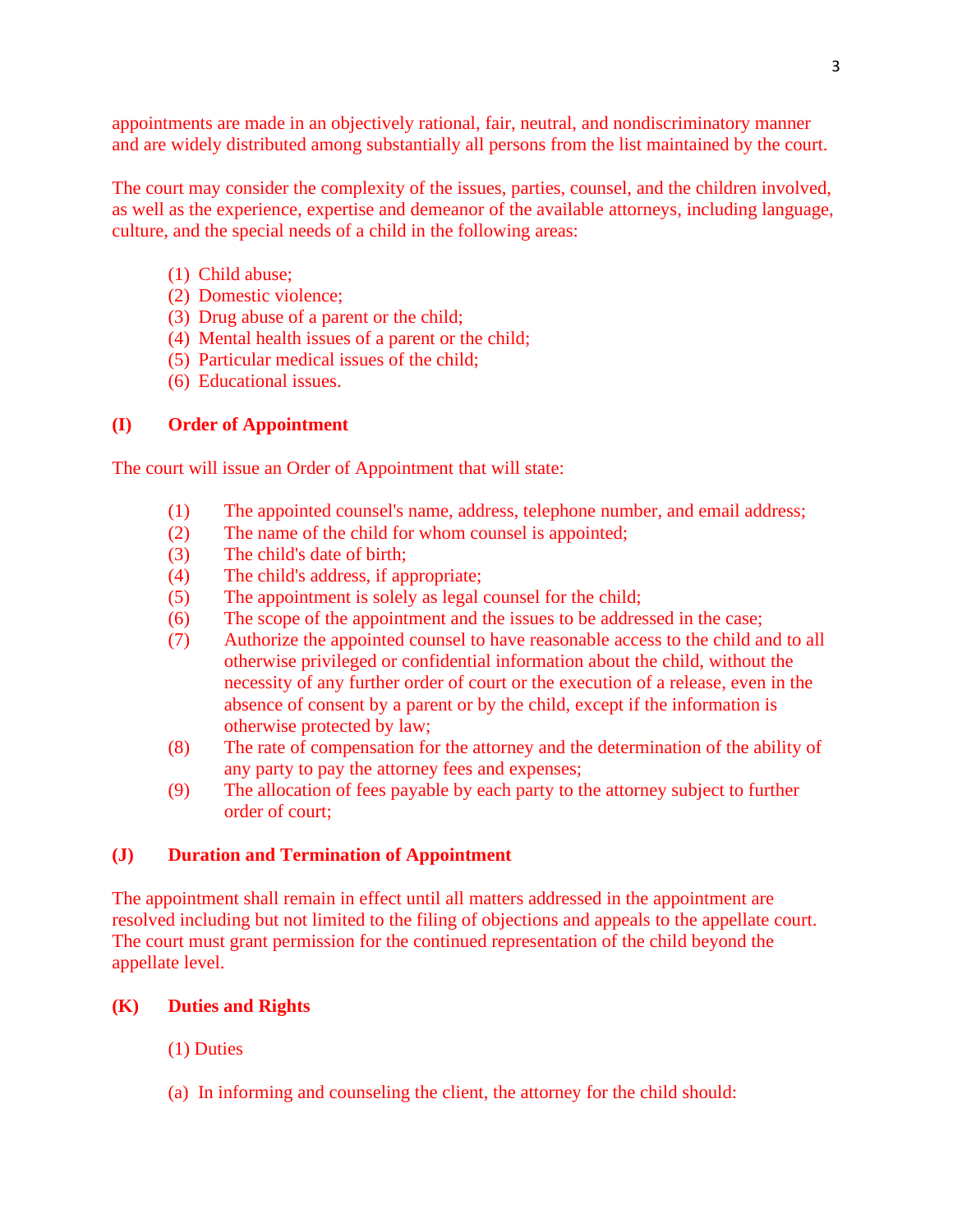- (i) Meet with the child upon appointment, before court hearings, when apprised of emergencies or significant events affecting the child, and at other times as needed;
- (ii) Explain to the child what is expected to happen, before, during, and after each hearing;
- (iii) Advise and consult the child and provide guidance, communicating in a way that maximizes the child's ability to direct the representation;
- (iv) Discuss each substantive order, and its consequences, with the child.
- (b) The attorney for the child shall:
	- (i) Immediately identify himself or herself as attorney for the child when contacting individuals and inform them about the role of the attorney, the scope of the appointment, and that documents and information obtained by the attorney may become part of court proceedings;
	- (ii) Gather evidence that bears on the legal interests of the child and present that admissible evidence to the court in any manner appropriate for the counsel of a party.
	- (iii) Present the child's wishes to the court;
	- (iv) Serve notices and pleadings on all parties consistent with rules and laws applicable to parties;
	- (v) Interview the child;
	- (vi) Review court files and all accessible relevant records available to both parties
	- (vii) Make any further investigations child's counsel considers necessary to ascertain evidence relevant to the custody or visitation hearing;
	- (viii) Introduce and examine witnesses, present arguments to the court concerning the child's welfare, and participate further in the proceeding to the degree necessary to represent the child adequately.
- (2) Rights

(a) The attorney for a child shall have the following rights with respect to the child represented:

- (i) To have reasonable access to the child;
- (ii) To confer with the child in a private setting that allows for confidential communications, which may include by telephone or videoconference, as appropriate;
- (iii) To have standing to seek affirmative relief on behalf of the child;
- (iv) To be heard in the proceeding and take any action available to a party in the proceeding;
- (v) To have access to the child's medical, dental, mental health, and other healthcare records;
- (vi) To have access to the child's school and educational records;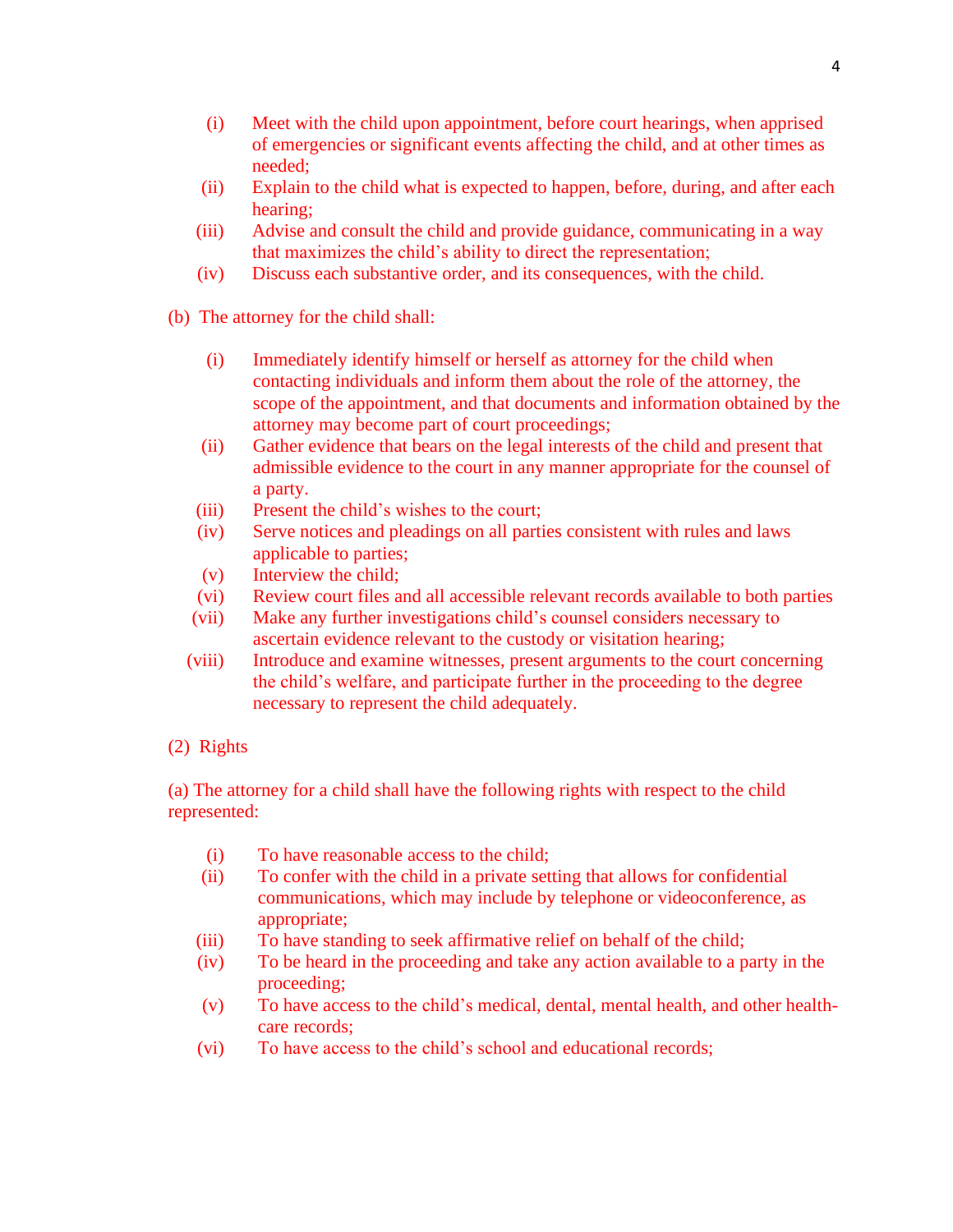- (vii) To interview school personnel, caretakers, health-care providers, mental health professionals, and others who have assessed the child or provided care to the child;
- (viii) To assert or waive any privilege on behalf of the child;
- (ix) To refuse any physical or psychological examination or evaluation that has not been ordered by the court;
- (x) On approval of the court, to seek independent psychological or physical examination or evaluation of the child for purposes of the pending proceeding;
- (xi) To conduct thorough, continuing, and independent discovery and investigations;
- (xii) To request the court to authorize the relevant local child protective services to release relevant reports or files concerning the child.
- (xiii) Not to be compelled to produce the attorney's work product developed during the appointment;
- (xiv) Not to be required to disclose the source of information obtained as a result of the appointment;
- (xv) Not to provide a report or submit a report into evidence;
- (xvi) Not to testify in court.

(b) The attorney for the child should:

- (i) Interview the child in a developmentally appropriate manner;
- (ii) Seek to elicit in a developmentally appropriate manner the child's expressed objectives of representation;
- (iii) Consider the impact on the child in formulating the attorney's presentation of the child's expressed objectives of representation to the court;
- (iv) Take any action consistent with the child's interests that the attorney considers necessary to expedite the proceedings;
- (v) Encourage settlement and or participate in alternative forms of dispute resolution;
- (vi) Review and sign, or decline to sign, a proposed or agreed order affecting the child;
- (vii) Request a hearing or trial on the merits;
- (viii) Consent or refuse to consent to an interview of the child by another attorney;
- (ix) Attend all legal proceedings in the suit.

### **(L) Complaints and Removal from the Court Approved List**

### (1) Complaints

In the event of comments or complaints regarding the performance of an attorney for a child, the director of the guardian ad litem program will do all of the following:

(a) Provide a copy of the comments and complaints to the attorney for the child;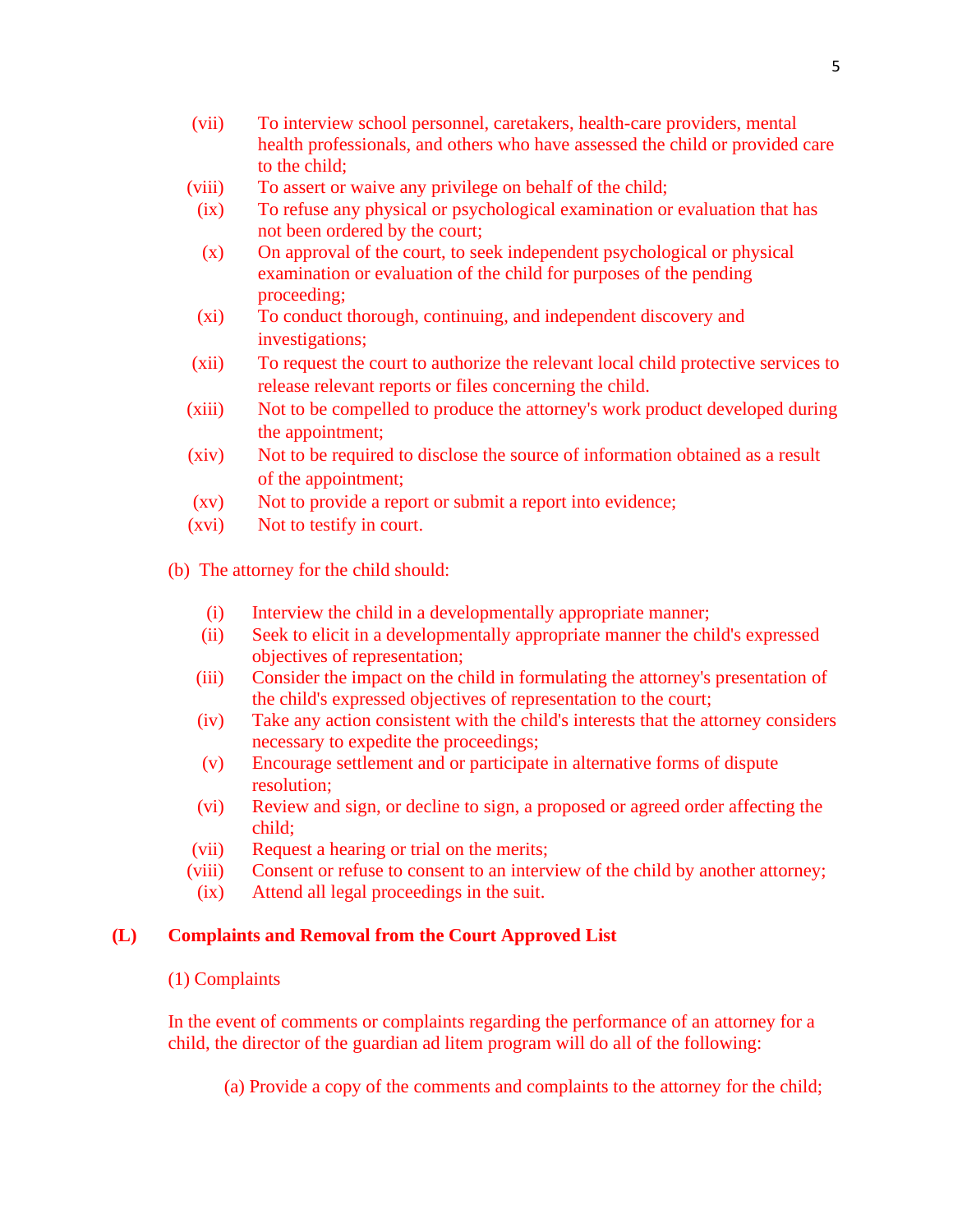(b) Forward the comments and complaints to the administrative judge;

(c) Issue a timely disposition of the comment or complaint;

(d) Notify the person making the comment or complaint of the disposition;

(e) Maintain a written record in the file of the attorney regarding the nature and disposition of the comment or complaint.

(2) Removal

An attorney for a child may be removed from the approved list for the following reasons:

(a) Failing to meet the qualifications and/or responsibilities established in this rule;

(b) In the interest of justice and for good cause shown.

### **(M) Compensation**

(1) Approved Fee Rate

An attorney for a child shall bill and be paid at the rate of \$150.00 per hour for all reasonable and necessary time expended and expenses incurred.

(2) Deposits

Parties are responsible for payment for the legal services provided by the attorney for the child.

When making the appointment, the court will order one or both of the parties to pay a \$1,500.00 or greater deposit toward the attorney's fees and expenses, to be paid by one or both of the parties. After considering the parties' ability to pay, the court may issue an order waiving or modifying this requirement if the parties are unable to pay a deposit.

The deposit shall be paid to the attorney for a child who shall hold it as security for partial payment of the attorney's fees. The attorney shall file a notice with the court that states when payment was received.

### (3) Payment

The attorney for a child shall submit a motion for payment at the conclusion of the case. The motion must itemize the duties performed, time expended, and expenses incurred. The court will issue an order regarding payment of requested fees and expenses that allocates payment to one or more parties, unless a hearing on the motion is requested within 14 days.